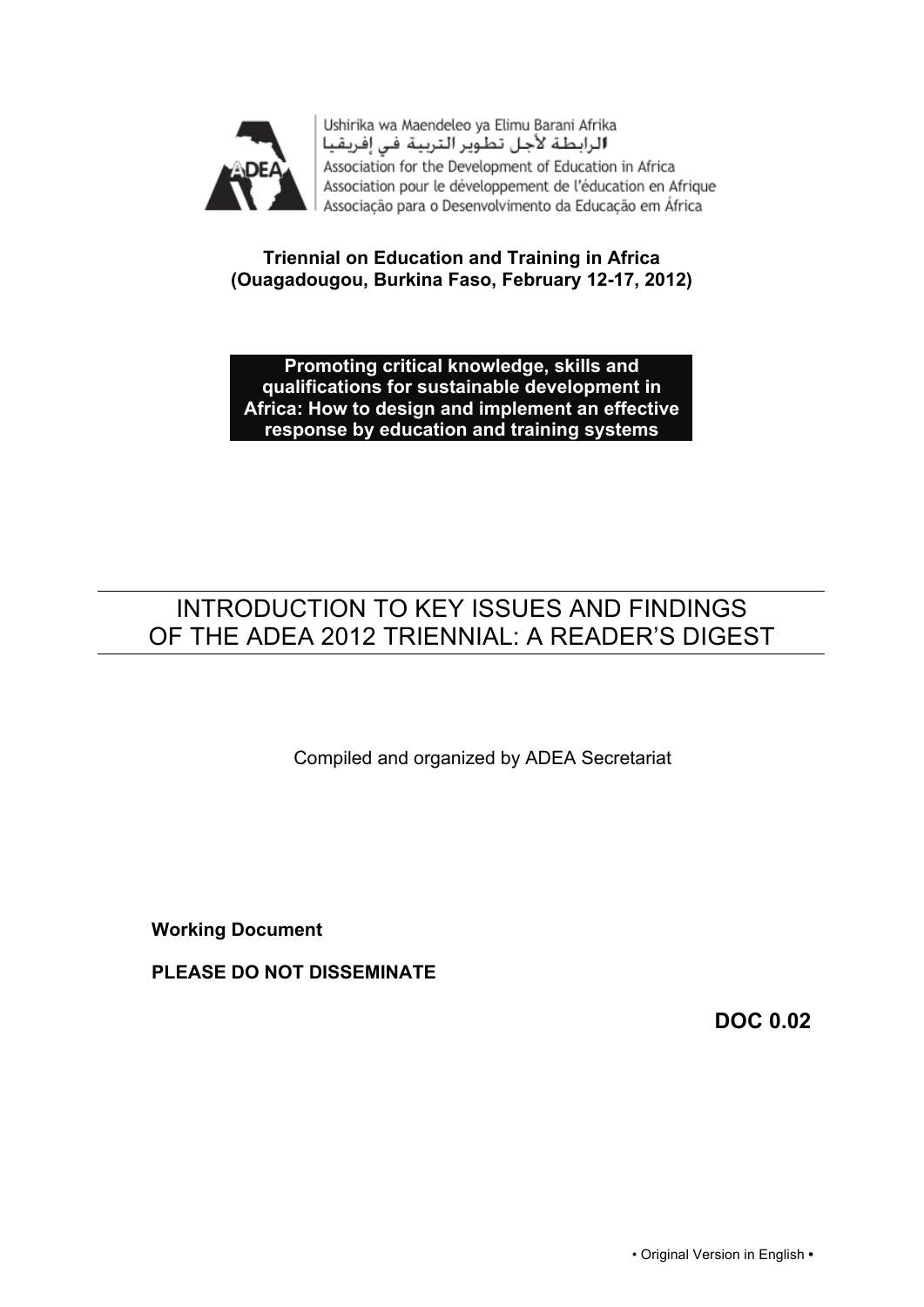This document was prepared by ADEA for its Triennial Meeting (Ouagadougou, Burkina Faso, 2012). The views and opinions expressed in this volume are those of the authors and should not be attributed to ADEA, to its members or affiliated organizations or to any individual acting on behalf of ADEA.

The document is a working document still in the stages of production. It has been prepared to serve as a basis for discussions at the ADEA Triennial Meeting and should not be disseminated for other purposes at this stage. Please note that references made in this document can be accessed in the overall and sub-thematic synthesis papers for the 2012 Triennale on Education and Training in Africa.

#### © **Association for the Development of Education in Africa (ADEA) – 2012**

**Association for the Development of Education in Africa (ADEA)**

African Development Bank (AfDB) Temporary Relocation Agency (ATR) 13 avenue du Ghana BP 323 1002 Tunis Belvédère Tunisia Tel: +216/ 71 10 39 86 Fax: +216/ 71 25 26 69 adea@afdb.org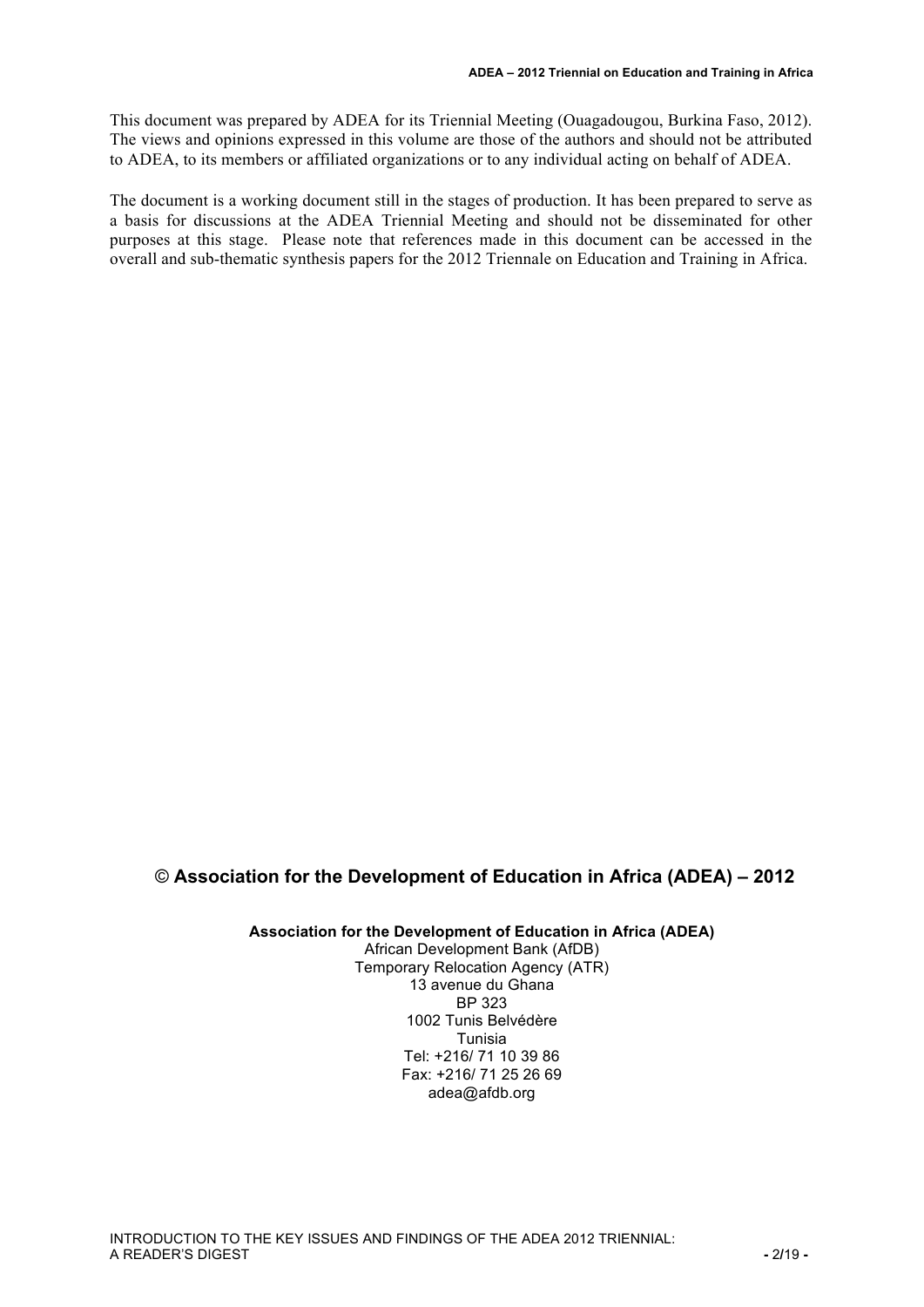# **Contents**

| 1.1.<br>1.2. | Education and training for sustainable development in Africa: what is the link? 4                                                                                      |  |
|--------------|------------------------------------------------------------------------------------------------------------------------------------------------------------------------|--|
|              |                                                                                                                                                                        |  |
| 2.1.         | Sub-theme 1: Common Core Skills for Lifelong Learning and Sustainable                                                                                                  |  |
| 2.2.         | Sub-theme 2: Lifelong technical and vocational skills development for sustainable                                                                                      |  |
| 2.3.         | Sub-theme 3: Lifelong Acquisition of Scientific and Technological Knowledge<br>and Skills for the Sustainable Development of Africa in the Context of Globalization 15 |  |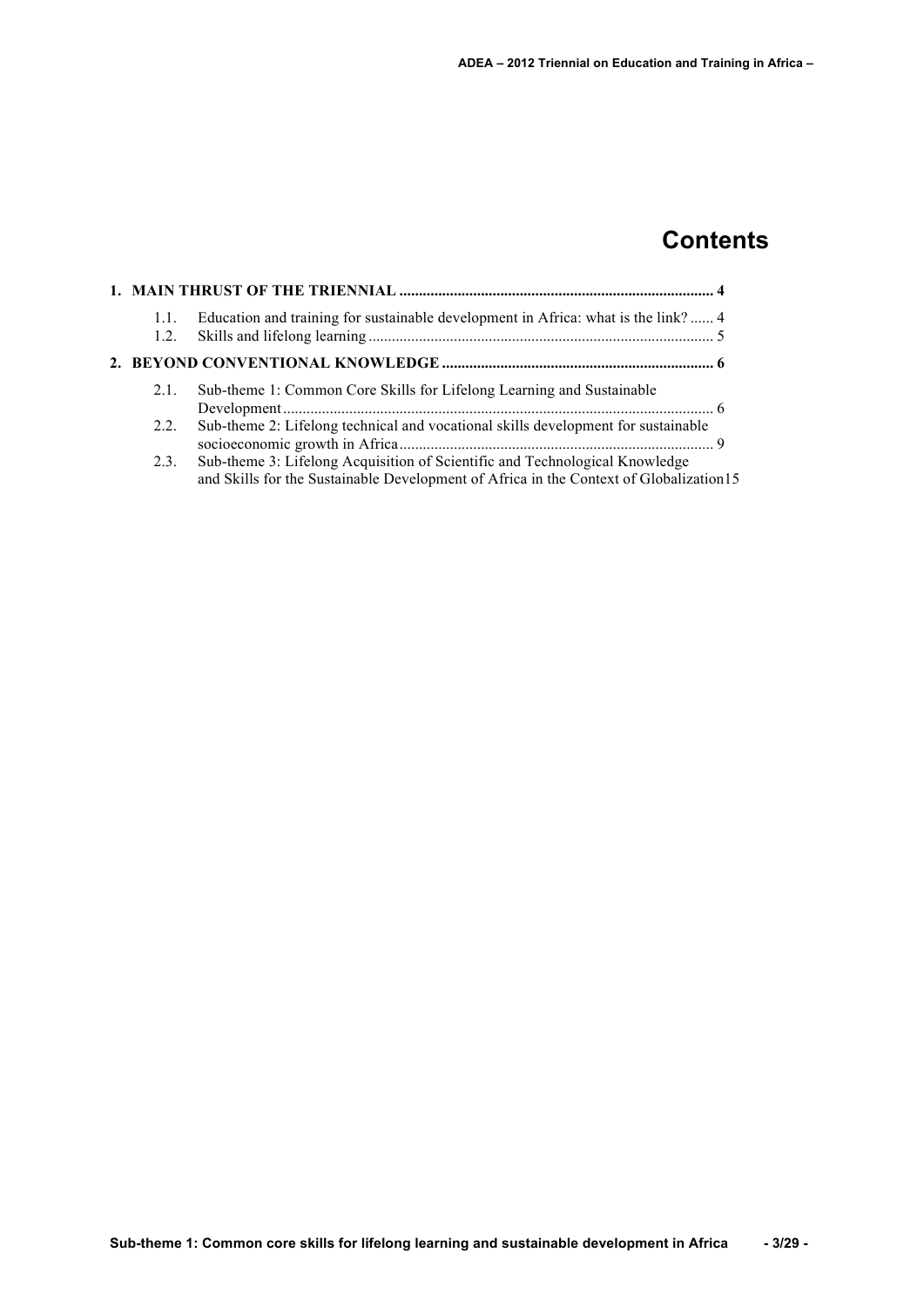# **1. MAIN THRUST OF THE TRIENNIAL**

1. The theme of the ADEA 2012 Triennial, Promoting critical knowledge, skills and qualifications for sustainable development in Africa: how to design and implement an effective response by education and training systems, poses one of the most fundamental questions regarding the relationship between education and training and sustainable social and economic development. Indeed, while there is strong evidence of the correlation between educational development and socioeconomic development in other parts of the world, in Africa, despite notable progress made over the last five decades in terms of basic education coverage and literacy rates, socioeconomic development that has the potential for lifting sizeable segments of African populations out of poverty has not been achieved. This state of affairs leaves African countries at the margin and mercy of a globalized world economy where only highly educated and skilled nations compete and reap the benefits of social progress, rational production, and trade of goods and services which are at the core of sustainable socioeconomic development.

2. The Triennial also takes into account the current climate of "Afro-optimism". For the last 10 years or so African economies have been growing at very appreciable rates, so much so that this growth has attracted renewed attention from the very corners that saw Africa as a continent of "darkness" and "hopelessness" unworthy of investment. With its many conflicts and natural and man-made disasters, Africa was indeed unattractive. The rediscovered interest has a lot to do with the current world financial crisis and the emergence of BRICS (Brazil, the Russian Federation, India, China and South Africa) and their interest in the African potential. The continent is now seen as one of the most important sources for jump-starting the stalled world economy. As the African Development Bank pointed out in its recent vision document, *Africa in 50 years' time*, "Africa has some of the most abundant natural resources in the world, many of which are yet to be tapped. These include not just minerals and oil, but also bountiful possibilities for clean energy. But natural resources are not Africa's only advantage. While Western countries are shouldering the burden of aging populations, Africa is the world's youngest continent. If it invests in education and training to develop the potential of its youth, Africa could become one of the most dynamic and productive of economies." $(p.5)^1$ 

3. This introduction presents the key findings, issues, concepts and messages emerging from analytical and consultative work carried out by ADEA for the 2012 Triennial Meeting. The document focuses on three concerns: (i) an abridged discussion of key issues, concepts and outcomes of the analytical work and consultative process put in motion by ADEA to understand the intimate relationships between education and training and sustainable development; (ii) a framework for critical reflection on the policies and strategies capable of transforming education and training systems into engines for socioeconomic development; and (iii) a partnership framework for collective action in the aftermath of the Triennial. The key issues and findings mentioned here are only the most salient ones. Further reading of the general synthesis and the three sub-thematic syntheses is necessary to better grasp the breadth and depth of the policy implications of the work results.

## **1.1. Education and training for sustainable development in Africa: what is the link?**

4. Sustainable development entails systemic changes at four dimensional levels: economic, environmental, societal and cultural-political. At the economic level, it requires a major shift from the current model of economic growth that overuses natural resources in the production of goods towards a model that makes use of the same resources but in a more rational and sustainable manner while at the same time generating growth. At the environmental level, it requires that serious attention be paid to the protection and preservation of the earth's ecosystems that make human life possible. The current climate change and its devastating aftermaths are the direct result of man's relentless attack on the

 $<sup>1</sup>$  Africa in 50 Years' Time: The Road towards Inclusive Growth, September 2011.</sup>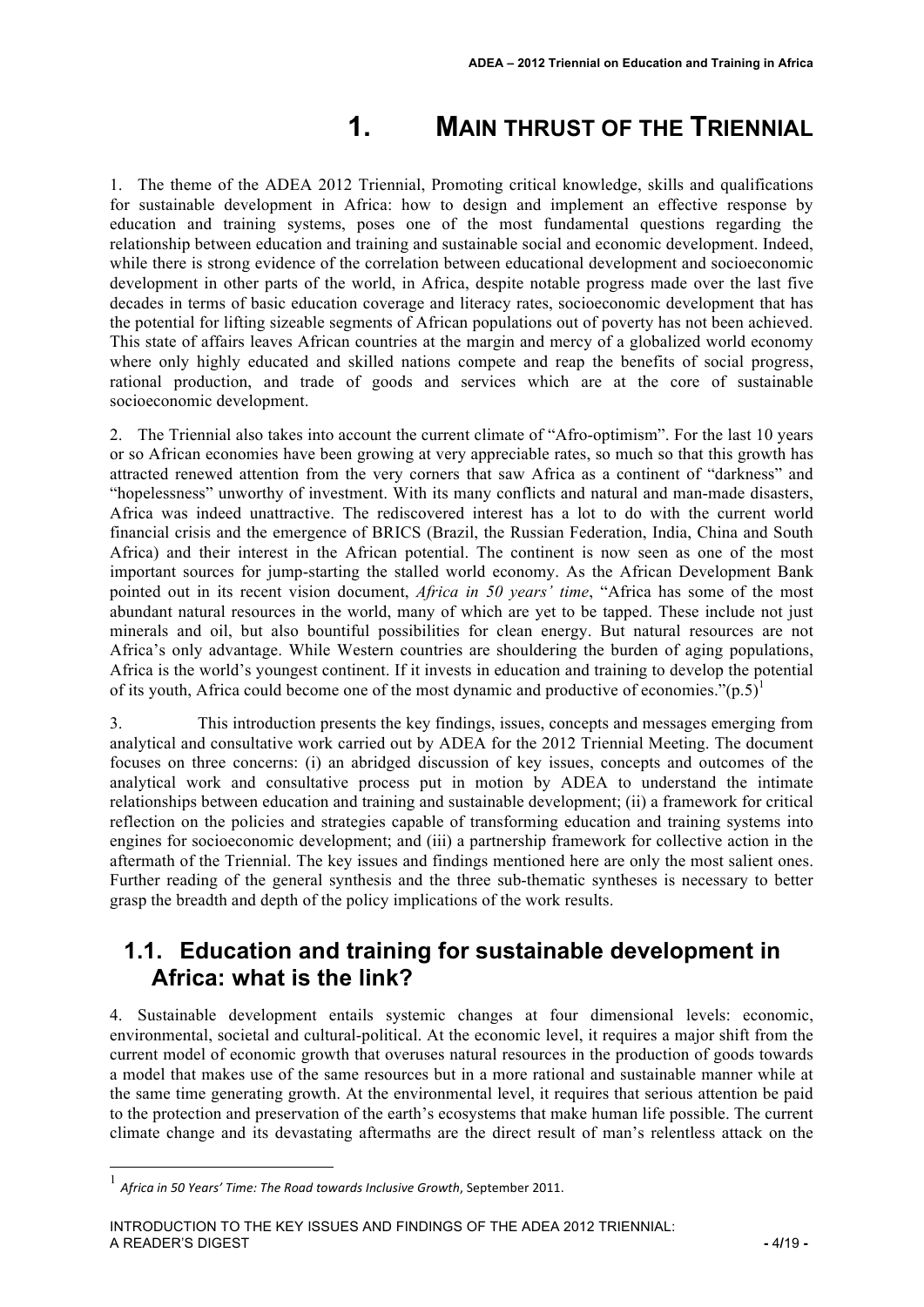ecosystems. At the societal level, it requires movement away from conflict-prone situations characterized by inequalities and inequities in the control and access of resources towards inclusive societies in which sources of social strife such as abject poverty, marginalization and discrimination are stemmed. At the cultural- political level, it requires that more consensual and democratic governance systems be put in place. However, these systems can only be sustained if societies cultivate cultural and spiritual understanding which will breed tolerance and solidarity.

5. These four dimensions are interrelated and complementary and demand a major shift in mindset, values, knowledge and skills. They present learning activities that require undoing or unlearning old paradigms of understanding the world and learning new ways that are sustainable for attaining development goals. For example, engineering students will learn new skills that will enable them to move from fossil energy-intensive systems of production to renewable energy systems that imitate ecosystems; environmental education will become compulsory, ensuring that future generations benefit from the same natural resources as past generations; peace education will permeate education and training systems in order to achieve the goal of inclusive societies. Democratization is also a learning activity which teaches good governance and makes accountability a key principle of functioning institutions. Education and training systems are therefore at the core of sustainable development.

# **1.2. Skills and lifelong learning**

6. It is necessary to constantly adapt to a complex and rapidly-changing world, and the provision of continuous education is not enough. It needs to be underpinned by a diverse and integrated network of efficient schools, efficient and flexible vocational training courses, universities, higher education and research institutes focused on sustainable development, appropriate modes of training for adults and new models for sharing and collectively building knowledge and skills. According to the systemic paradigm, it will be necessary to have learning systems that are more complex and diversified in order to comprehend the world. However, the organization and management of diversified and integrated learning approaches and environments must be designed and developed in such a way as to enable everyone to learn about the world as it is now and how it will change. It is also necessary to promote a holistic and open learning culture and environment, for everyone, in all places, and in all fields of knowledge: an environment in which the challenge is not just to access knowledge but to share and develop it.

7. The main theme of the Triennial was formulated into three sub-themes: (i) Common Core Skills for lifelong learning and sustainable development; (ii) Lifelong technical and vocational skills development for sustainable socioeconomic growth in Africa; and (iii) Lifelong acquisition of scientific and technological knowledge and skills for the sustainable development of Africa in the context of globalization.

8. In addition to the analytical work, five consultative meetings were held to gather inputs and guidance from the main stakeholders: (i) private sector and civil society organizations; (ii) technical and vocational education and training (TVET), youth and employment ministers; (iii) African youth; (iv) book sector actors; and (v) South African public and private sectors.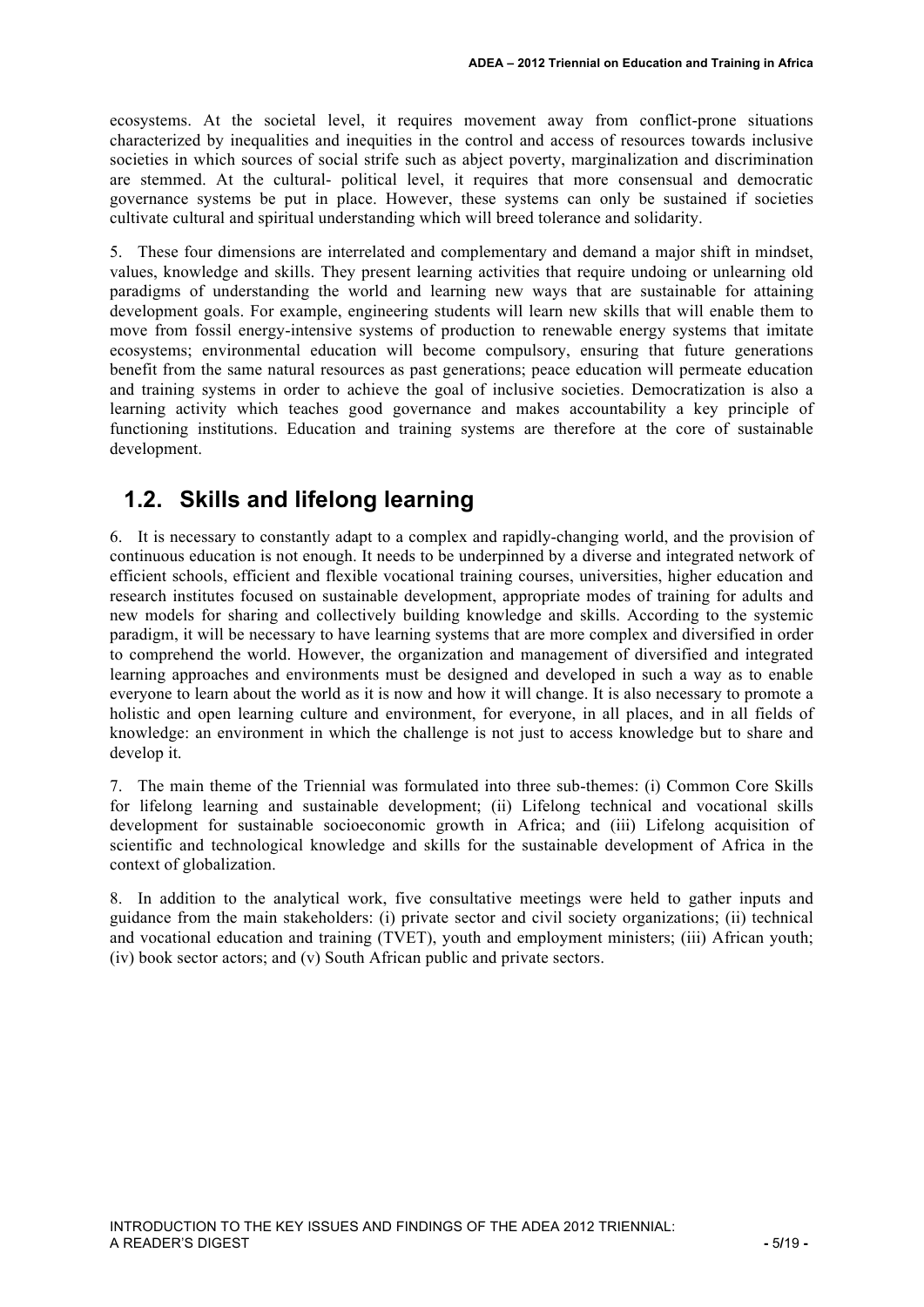# **2. BEYOND CONVENTIONAL KNOWLEDGE**

# **2.1. Sub-theme 1: Common Core Skills for Lifelong Learning and Sustainable Development**

9. The key issues addressed by sub-theme 1 are the conditions, developments and challenges in promoting common core skills (CCS) through basic education within a frame of lifelong learning and sustainable development. The sub-theme explores the extent to which basic education systems in Africa provide core skills that are essential for preparing persons for a more fulfilled life in terms of both cognitive and behavioral/social development. It is premised on the observation that acquisition of critical skills for the world of work starts at a very early age. Beginning in childhood, persons develop awareness about themselves and the world around them. In the process they develop elementary cognitive and social skills. They learn how to interact and communicate with their environment, give meaning to what they experience and secure benefits for their own growth. They also develop a sense of interest, curiosity, initiative, responsibility, all of which are of tremendous importance in their later development.

#### **What are "common core skills"?**

10. "Common core skills" can be defined as those basic learning outcomes – in the form of knowledge, skills, competencies, values and attitudes – that all people, young and old, should be able to acquire in the beginning or at some point in their lives in order to grow as human beings and to effectively participate in the socio-cultural, economic and political development of their society.

11. This definition assumes not only the acquisition of particular abilities but also the interest and commitment of acting upon this learning. In this context an extended definition of "skills" is proposed, as a "combinational form of knowledge that makes use of theoretical, procedural and environmental knowledge, or learning, know-how and life skills, to solve problems, make decisions, carry out plans, etc." (ADEA, 2011)".

#### **What have we learned from the analytical work carried out under sub-theme 1?**

12. In Africa, across different countries and involving various categories of stakeholders, there has been a lot of reflection on the problems of poor quality learning, the limited value of what was learned and the low levels of achievement. This has produced a situation whereby broadly felt concerns and new insights have come to represent an array of what are considered to be valuable personal qualities and skills. The common categories that have been identified over time include the following: (i) communication, language and literacy skills; (ii) basic cognitive skills; (iii) personal development and life skills; (iv) social and citizenship skills; and (v) basic work-related skills. This categorization is not universal, and different countries or agencies use their own categorization.

13. The establishment of CCS packages by government is not new. Countries are used to listing the overall purposes of education in their curriculum documents for formal education. What is new is, firstly, the need to re-define desirable CCS far more precisely in light of Education for Sustainable Development (ESD) and to operationalize these as concretely as possible, and, secondly, to set CCS across all forms of learning for entire age-groups and within a frame of LLL. It may be helpful to explore the approach followed by the OECD.<sup>2</sup>

14. The experience has been that combinations of various categories of skills, values and attitudes have been examined and elaborated in relation to different age-groups. For example, in the context of early childhood education, the emphasis has tended to be on the significance of social and

<sup>&</sup>lt;sup>2</sup> "Definition and Selection of Key Competencies: the DeSeCo Project" (2005).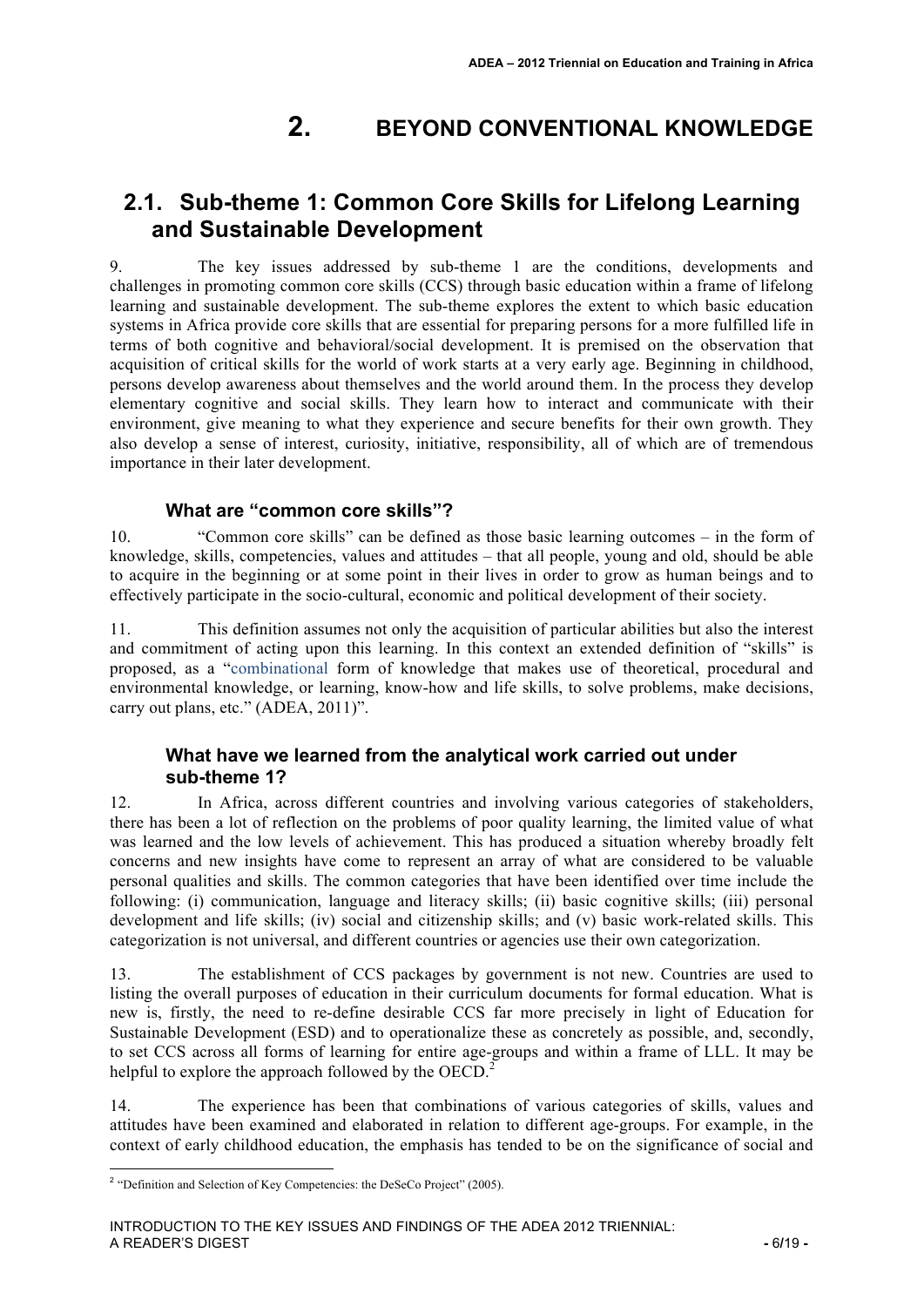cognitive skills. For a number of years, international technical agencies and NGOs focused on early childhood development (ECD) have argued for greater attention to early childhood care and development (ECCD) as a major focal point for improving the quality and effectiveness of learning in later school and adult years (ADEA, 2008).

15. It has been pointed out very convincingly that the first six years of life form the most critical period in the development of a child's brain. Positive stimulation of the brain during these years prepares the ground for building the child's capacity to learn, build language skills and interact with others in the future. The quality of pre-school learning tends to be crucial for a child's later academic success.

16. There is abundant international evidence that the essential "psychological capital" of children, in terms of their basic cognitive and non-cognitive dispositions, has already been formed in early socialization before they enter school (Nash and Harker, 2006; Esping-Andersen, 2006). The significance of structured basic education lies in its ability to build upon early acquired competences and to develop these further, with appropriate remedial work if necessary, to a desired level of learning outcomes at the end of the basic education level.

17. The present vision is that, apart from broad socio-medical support for the most disadvantaged and vulnerable families, comprehensive curricula and materials are required for early stimulation of children through play. Furthermore, there is much campaigning for at least two years of quality ECD programs to prepare children for school entry (ADEA, 2008).

18. For the school-going age-groups of children and adolescents, the emphasis has been on language and literacy skills, basic cognitive skills, life skills (including health education) and social/citizenship skills. Much work has been done by a wide variety of Africa-based and international organizations to develop, test and promote skills acquisition in these areas. Nevertheless, there are still major controversies regarding the language and literacy agendas.

19. In general, problems for skills development in these age-groups are not associated with recognition, guidelines or even funding; the main concern is how to effectively build these crosscutting skills (along with appropriate values and attitudes) into subject-based school curricula, pedagogical strategies and assessment systems. Often, such skill development programs tend to be more successful when addressed in the extra-curricular sphere and as non-formal programs for young people out-of-school.

- 20. From the above, four key findings are noteworthy:
- a) In spite of increased coverage, there is much evidence that children are not learning essential skills and are thus handicapped in further education and training;
- b) It is possible for children to acquire an early interest in science education if teachers are properly trained;
- c) A major stumbling block in improving quality in education is ineffective pedagogical practices in the classroom (backed by inappropriate skill-oriented teaching-learning materials);
- d) Key areas of intervention must be the reform of teacher education and support, poor motivation of teachers and poor enabling environment for learning in schools.

21. In adult education, the emphasis continues to be on functional literacy in the broadest sense, usually including age-appropriate life skills, livelihood or vocational skills and social/citizenship skills. While most of these programs operate in the non-formal education sphere (without qualifications recognized in the formal system), increasingly countries are experimenting with equivalent programs for youth and adults which, though their format may be non-formal, are allowed to function as part of the formal system (UIL, 2011a). This implies that such programs may adopt a wider mix of skills in their curricula.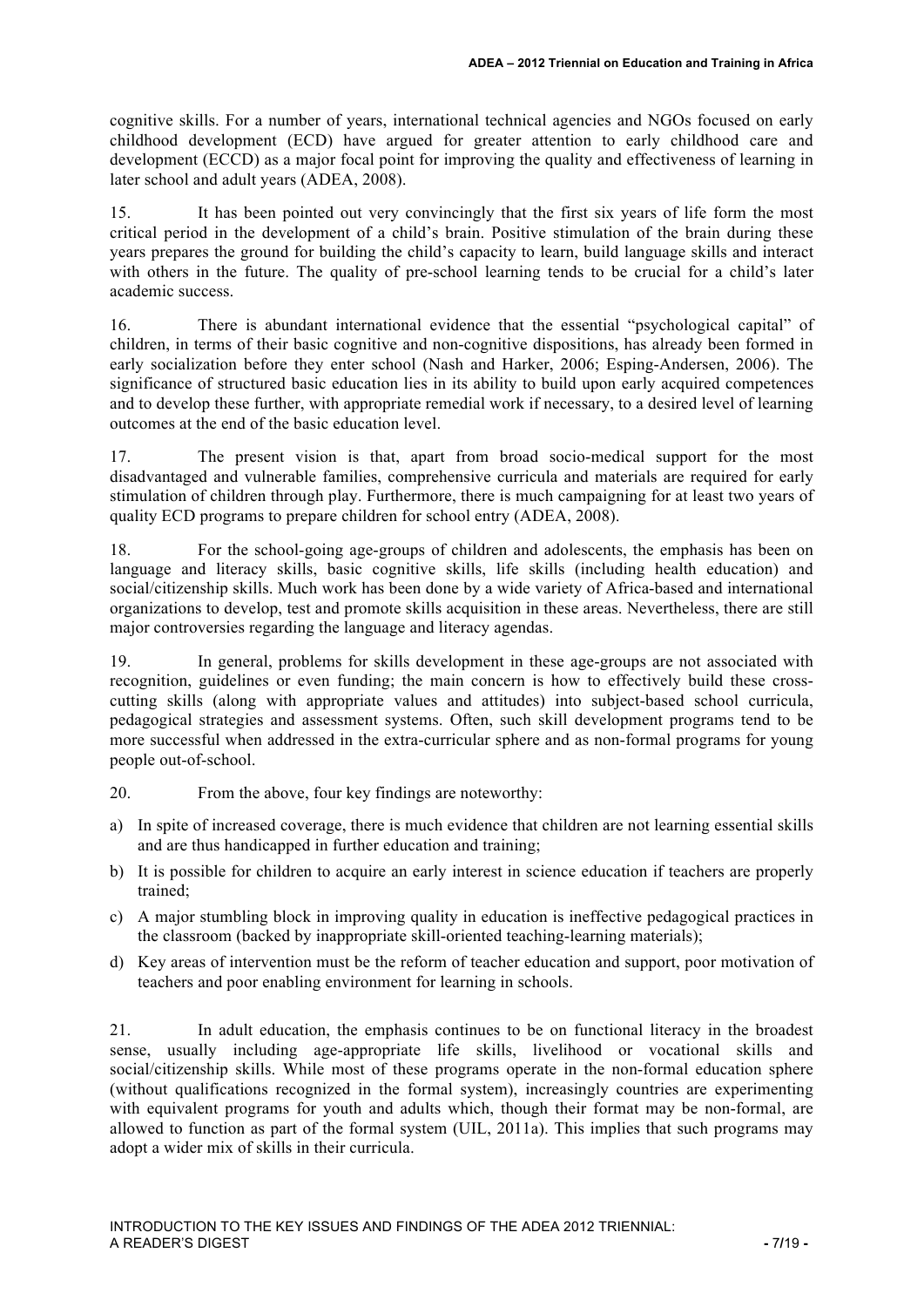#### **Consulting with the book sector actors**

22. In October 2011 ADEA WG on Books and Learning Materials (WGBLM) brought together 60 participants representing a cross-section of key actors in the book industry (publishers, booksellers, printers, etc.) in order to discuss the challenges of creating a vibrant book sector and reading culture capable of sustaining quality education, acquisition of knowledge and skills and cultural development in Africa.

23. The Nairobi conference was premised on the following assumptions: the book and education sectors are strategic to the acquisition of critical knowledge, competences/skills and qualifications for the world of work. Of the three R's (reading, writing and arithmetic), the capacity to read is the most critical competency to acquire since it determines, to a large degree, success in the other two competencies. It also opens up a world of learning opportunities in schools and in other realms of life such as training in both non-formal and informal settings. It has now been established that one-third of what we learn is acquired informally, provided that we are able to read and access information. Books are also a significant instrument for preserving and imparting information and knowledge. Unfortunately, Africa's book and information output, when compared to those of other continents, is paltry and does not meet consumer needs. It is therefore not surprising that the world's lowest literacy rate among young people is in sub-Saharan Africa. Textbooks and reading materials are still rare in rural areas in most African countries. Even when they are available they are inaccessible to most people who need them because the books and materials are generally not in the local languages. Lifelong learning is therefore impeded. Without the opportunity to learn, people do not feel empowered to participate fully in economic and social activities that can transform their lives and pull them out of poverty. Indeed, the World Economic Forum Global Competitiveness Report notes that "workers who have received little formal education can carry out only simple manual work and find it much more difficult to adapt to more advanced production processes and techniques. Lack of basic education can therefore become a constraint on business development."

#### *Outcomes and policy implications*

24. After the three-day meeting and recognizing the significance of the education and book sectors in the acquisition of knowledge and skills, in the quest for lifelong learning, for personal and national development, and also appreciating the roles of the various stakeholders in a strategic industry, the participants made the following recommendations:

- a. Given the critical role books play in educational development and the subsequent benefits to national development through skills acquisition and knowledge, the governments must support, by setting up a special fund, indigenous publishers and give them incentives to produce relevant and affordable reading materials, especially in local languages.
- b. The long overdue and much talked about national book policies that are required to harmonize and regulate activities in the book industry MUST urgently be agreed upon through a consultative process and be accepted, enacted and implemented without further delay. To enforce the policies, individual governments must set up book development councils or regulatory bodies with financial support to make them fully operational.
- c. The Africa Union (AU) ought to take the book development agenda as a matter of priority and ensure that it is implemented. Recognition of publishing as a strategic industry is a MUST if Africans are to make sense of their development efforts.
- d. The AU should also influence governments to set up ministries of education and book development and employ technocrats in education and book matters to advise on all issues to do with challenges in education and book availability.
- e. The AU must revamp the Regional Centre for Book Development in Africa (CREPLA) and fully support its activities to encourage book development activities in Africa through policy formulation and regulation, research, data collection, bibliographic control and co-publishing networks.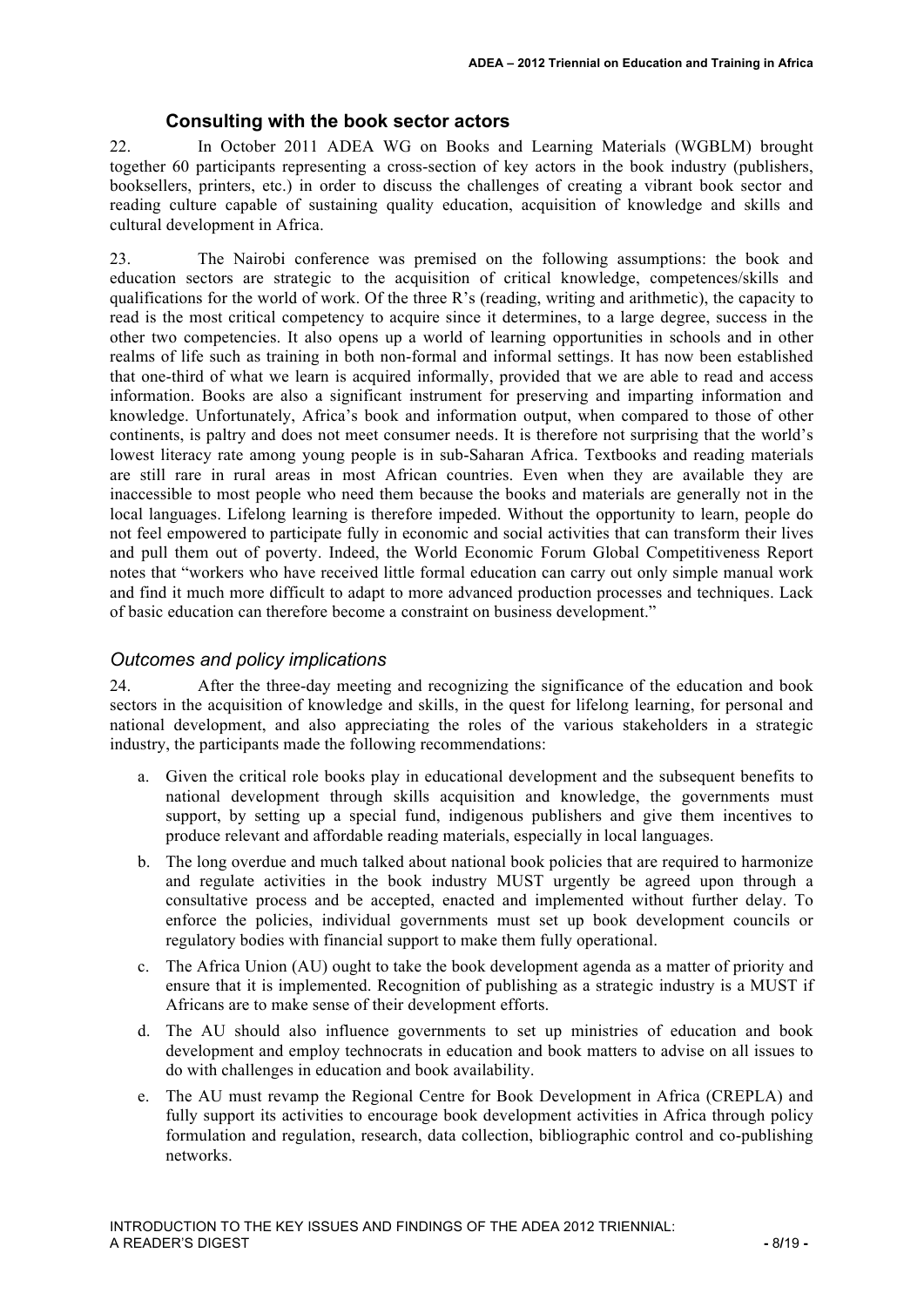# **2.2. Sub-theme 2: Lifelong technical and vocational skills development for sustainable socioeconomic growth in Africa**

25. Africa's industrial output is one of the lowest in the world mainly due to little investment in creating a skilled workforce to pursue industrial development. Therefore, the main thrust of this sub-theme is the crucial role technical and vocational skills development (TVSD) could play in enabling young people and adults to participate actively in Africa's sustainable development. A skilled workforce is a factor for economic growth, wealth creation and poverty reduction. Many countries have formulated policies and strategies to develop TVSD to reach the greatest possible number of young people. However, there is still a long way to go between identification of skill and training requirements and the implementation of an effective, sustainable TVSD policy at country level and in the continent as a whole.

#### **What is TVSD? Is it different from the traditional TVET concept?**

26. The 2008 ADEA Biennial underscored the need for a paradigm shift in the delivery of TVET towards a more holistic and inclusive concept of technical and vocational skills development (TVSD) that is more flexible and responsive to labor market demands than the traditional supplydriven system. *Skills development* refers to "the acquisition of practical competencies, know-how and attitudes necessary to perform a trade or occupation in the labor market". Skills can be acquired either through formal public or private schools, institutions or centers, informal traditional apprenticeships, or non-formal semi-structured training. The terminology includes all forms of training and is not bound to just formal training in a formal classroom setting. Advocates for an all-encompassing view to training are urging for a change to a wider use of the terminology *skills development* in policy documents to cater for the need for a holistic and inclusive approach, including a stronger focus on issues related to both transition from school to work and human resource development in a lifelong learning context. TVSD is therefore non-discriminatory with regard to age, status or stage in life, type of learning or training environment, or level of training. TVSD acknowledges the diversity of provision and pathways and implies the recognition, validation and certification of skills acquired from different learning environments, including apprenticeships. It is these considerations that have influenced the formulation of the sub-theme as "Lifelong technical and vocational skills development for sustainable socio-economic growth in Africa".

### *What have we learned from the analytical work carried out under subtheme 2?*

27. The findings from the national case studies confirm that many countries have recently embarked on important legal and policy reforms geared towards a more holistic and flexible TVSD delivery system that is better coordinated and managed. Evidence from the case studies also shows that publicprivate multi-stakeholder partnerships involving key players such as government ministries responsible for education and training, enterprises, international donors and development partners, local communities, training providers, professional bodies, NGOs, CSOs, and the media are capable of generating synergies for the development of employable skills.

28. The participation of NGOs and faith-based organizations as well as professional bodies and trade associations in the delivery of TVSD has also been on the increase, particularly with regard to the skills needs of vulnerable groups such as women, poorly educated and uneducated youth, and urban slum dwellers. NGOs and churches are often present in areas where formal sector TVET providers are absent.

29. In recent years, the competency based training (CBT) approach has been acknowledged as a quality-improvement training methodology. Many countries have started piloting the CBT methodology in their training systems. However, the effectiveness of CBT also requires teachers who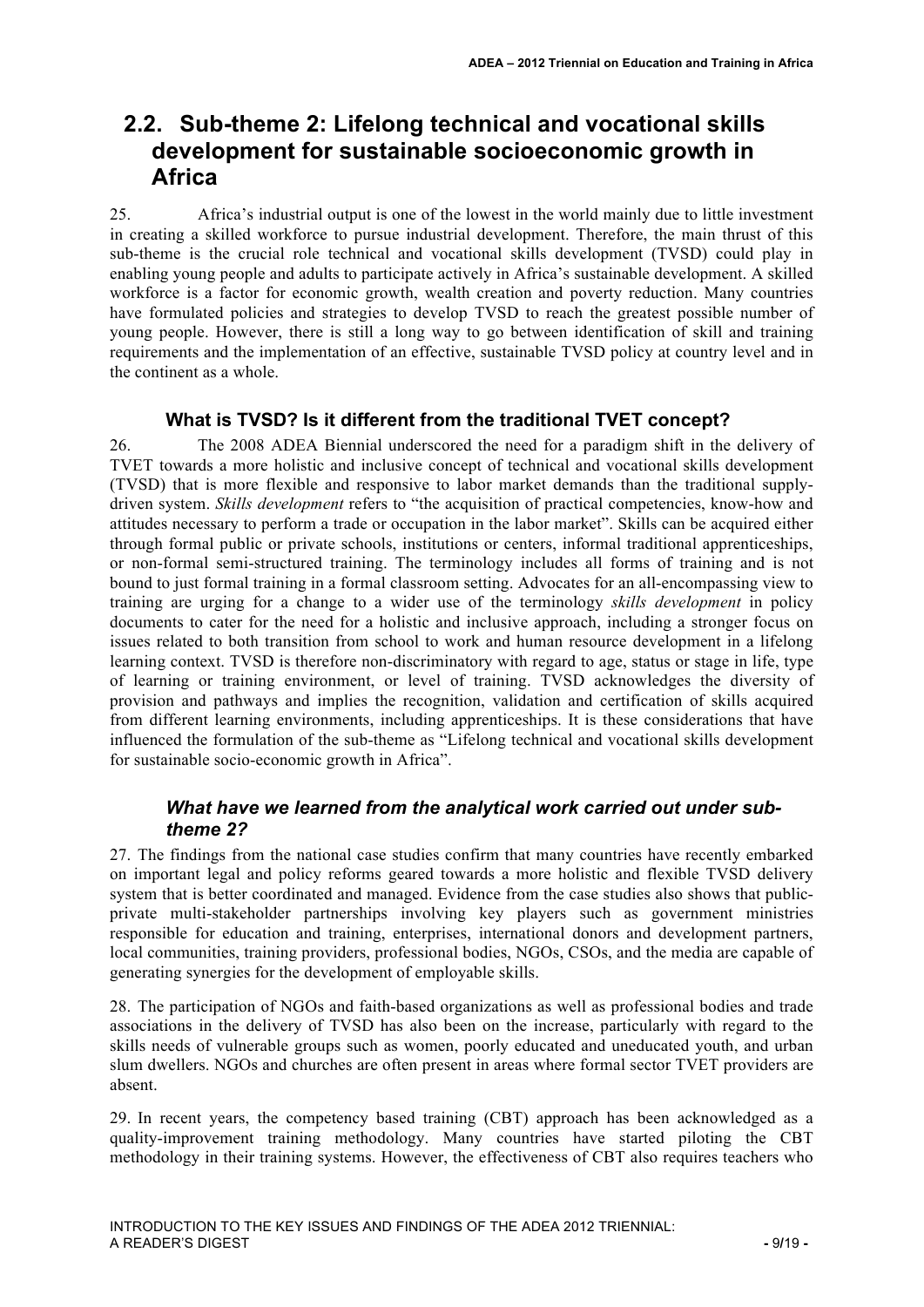are trained for CBT delivery and are regularly exposed to new technologies through periodic internships in industry.

30. In almost all sub-Saharan African countries, informal and private sector training providers account for the bulk of opportunities available to all categories of learners for the acquisition of employable skills. Traditional apprenticeships, NGOs, faith-based organizations (FBO) and on-the-job training provide the most opportunities for skills development for the vast majority of African youth. Informal sector employment and self-employment dominate in both rural and urban areas in Africa.

31. The integration of ICT and technology-mediated teaching and learning can also contribute to quality delivery. Unlike the situation in schools, colleges and universities, the use of ICT in TVSD delivery in Africa is still in its infancy.

32. Female participation in TVSD is generally low in the engineering and technology disciplines. In the West African sub-region, female participation in these traditionally male-dominated disciplines is less than 28%. However, this participation rate rises to more than 50% in the business and commercial disciplines.

33. Skills development in post conflict countries or contexts is particularly challenging. The TVSD environment in post-conflict zones is often characterized by damaged or destroyed academic infrastructure, poor learning facilities, low capacity and high demand for skills training, inadequate and poorly qualified teachers, and a dearth of data and statistics on the sector.

34. The acquisition of technical and vocational skills must lead to gainful employment. Hence, it is important that training be geared towards the needs of the labor market. One way of doing this is to create a mechanism for identifying and predicting the skills gaps and shortages at the workplace by following the dynamics of the labor market. One priority is to establish a labor market observatory or labor market information system to engineer a TVET delivery system that is flexible and responsive to the skills needs of the employment sector.

35. To ease the transition into the world of work, some countries have instituted a range of measures targeting new graduates, job-seekers and candidates willing to become self-employed. These measures range from providing access to information on jobs availability to business start-up credit facilities.

36. Holistic and inclusive TVSD requires an assessment and certification system that can validate and certify competencies and qualifications acquired from different learning environments, whether formal, non-formal or informal. A national qualifications framework (NQF) has been shown to be an effective tool for harmonizing learning achievements, validating experiential learning, and generally promoting lifelong learning. The development of a qualifications framework is high on the education and training reform agenda of many African countries. While some countries are already at an advanced stage of implementation, others are only just beginning the process. In this regard, Mauritius and South Africa are pacesetters, while The Gambia, Ghana, Mozambique, Nigeria, Senegal and Tanzania (to name only a few) are at various stages of implementation. Globally, more than 130 countries are currently exploring or developing NQFs.

37. Over the past five years or so, the revitalization of TVSD within the context of regional cooperation and dynamics has engaged the attention of the AU, the regional economic communities (RECs), and several UN agencies including UNESCO and UNDP. These regional initiatives are driven by a common understanding and acknowledgement of technical and vocational skills acquisition as a key requirement for tackling the problem of youth unemployment on the continent. The Economic Community of West African States (ECOWAS), the Francophone West African Monetary Union (UEMOA), the Southern Africa Development Community (SADC), and ADEA have been particularly active in driving the TVSD agenda on a regional basis.

38. An analytical review of the national case studies and background papers reveals a number of outstanding issues that need to be highlighted. These issues touch on the policy choices and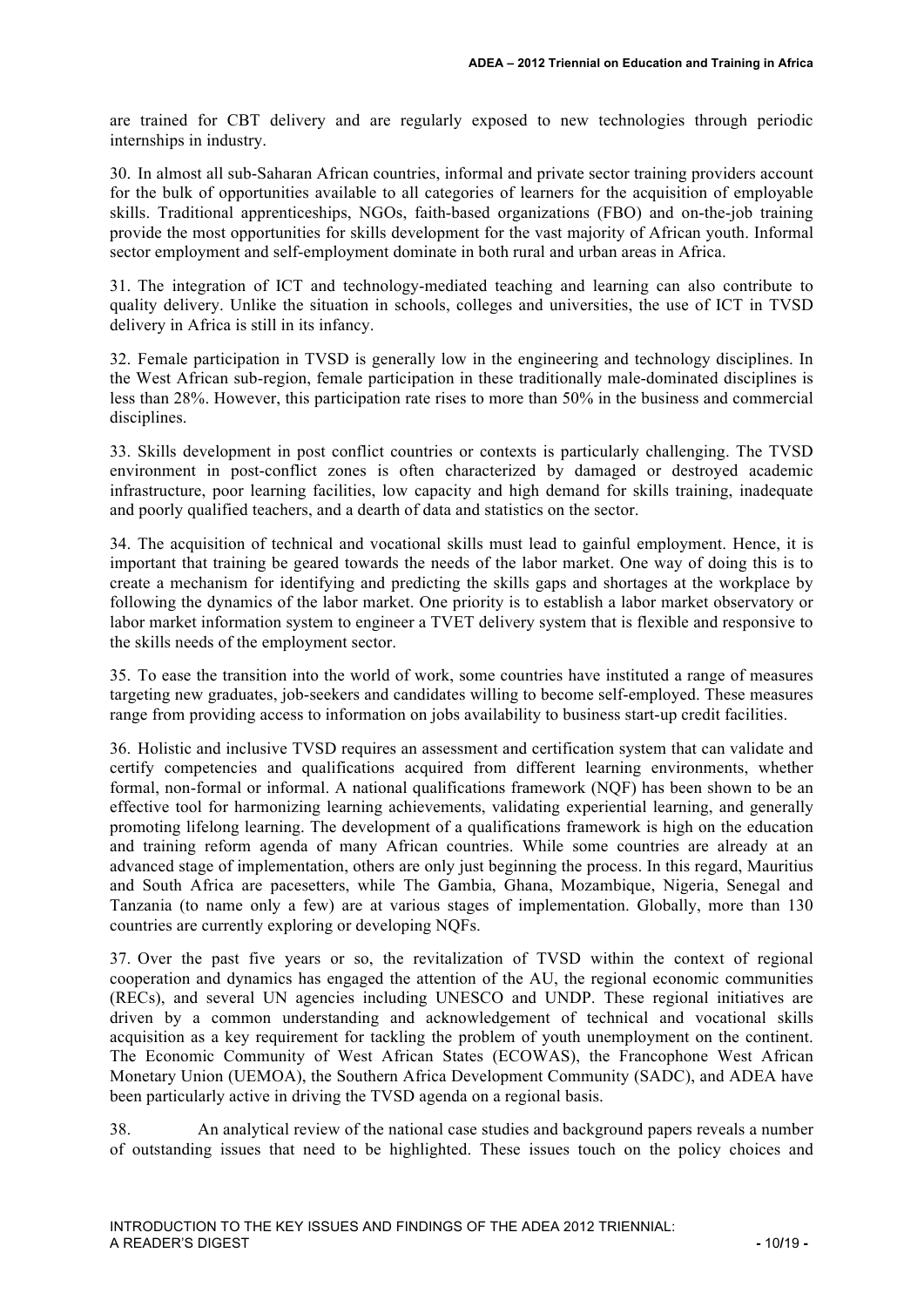interventions that are more likely to promote a more robust and effective delivery of technical and vocational skills.

## **Outstanding issues and policy choices**

#### *Policy reforms must be rooted in national economic and human resource development strategies*

39. Policy reforms must assign specific national development functions to TVSD. Is the policy focus on providing skills for supporting private sector growth or youth and women economic empowerment? Or is the thrust of the policy on diversifying the national stock of skills and the development of high level skills for participation in the global economy? Of course, a national TVSD policy can address all of these concerns and more. However, it is important to link TVSD policies to clear and realistic economic and national human resource development goals that also take into account national values and technological preferences.

#### *There is need to revitalize the informal TVSD sector*

40. The skills needs of out-of-school youth, early school leavers, and adults are best addressed by informal sector training providers. Formal sector training providers are often too rigid in their operations and training curricula, and are ill-equipped to respond to the peculiar training needs of these categories of learners in terms of flexibility in training delivery, teaching methodology, admission requirements, and language of instruction. Revitalizing the informal sector provision of skills will involve concrete efforts at the national level to regularly update the skills of master crafts persons and improve upon their pedagogical skills; introduce reforms into master-trainee performance contracts and agreements; and facilitate the injection of new technologies into the traditional apprenticeship system.

### *Provision of skills for the agricultural sector should be strengthened*

41. With 60% of the world's uncultivated arable land, Africa has great potential for agricultural development and growth. TVSD policies and strategies should therefore include a strong component on the provision of skills required for areas such as irrigation, farm mechanization, land preparation, food processing, livestock production, marketing, and bio-fuels. In addition, there is need for review of land tenure systems that hamper access to land.

### *Policy reforms should target the development of higher level skills*

42. The type of low-level skills often acquired through traditional apprenticeship (such as hairdressing, dressmaking, carpentry, etc.) are not capable of producing a globally competitive workforce imbued with the higher level skills necessary for technology adaptation and innovation, transformation of national production systems, and industrialization of the economy. TVSD policies and strategies should therefore address the development of both basic and higher level skills.

## *Mere acquisition of skills by youth does not lead to youth employment*

43. Very often national TVSD policies and strategies fail to recognize that skills acquisition in itself does not create jobs or guarantee employment unless the training is matched to demand that is driven by the employment market and the national economy. National TVSD policies should therefore be based on a sound analysis of the employment market (the skilled labor employers want) and the education and training market (the type of training being delivered) while paying attention to the phenomenon of occupational elasticity or the rapidly changing typology of occupations.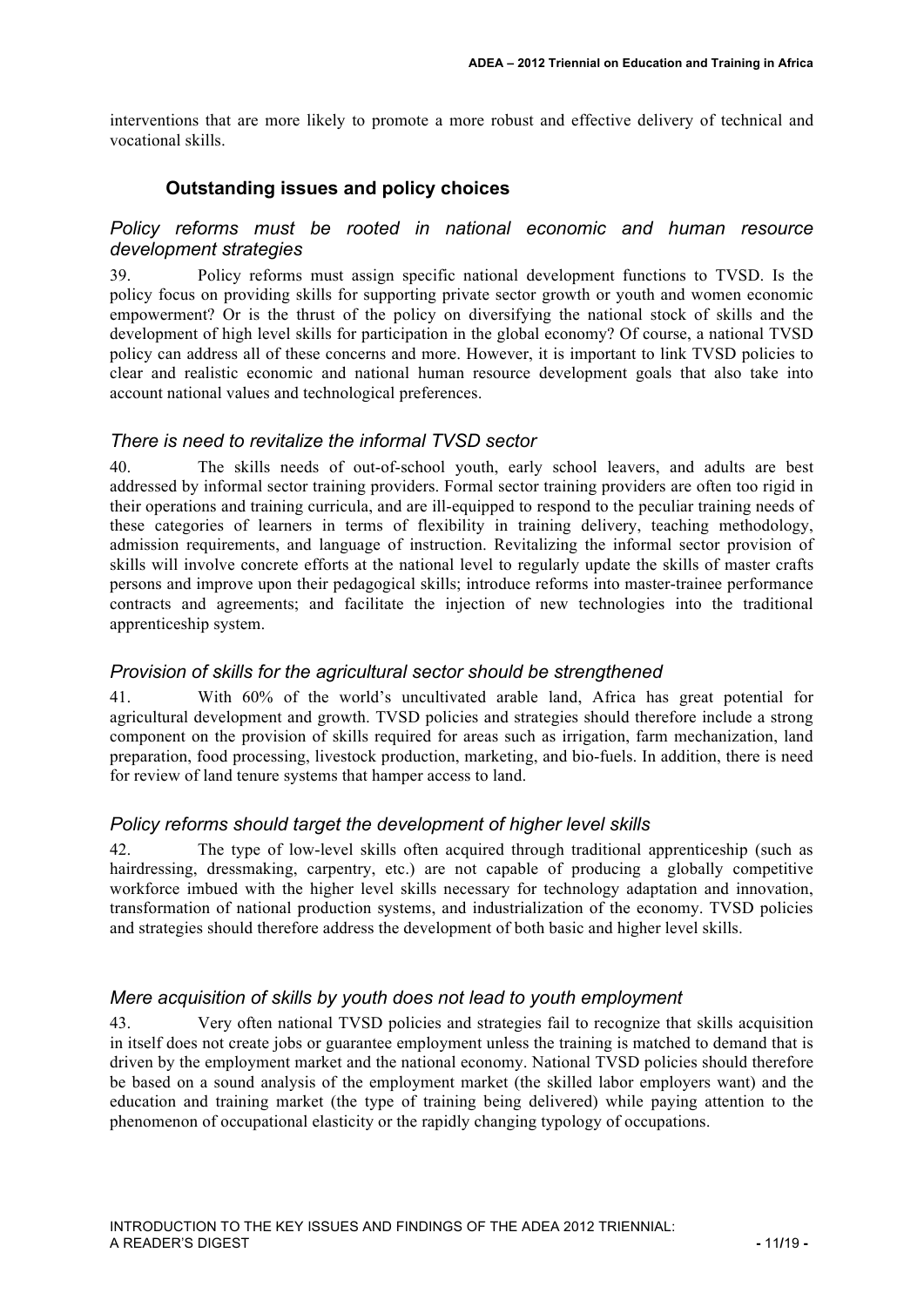#### *Availability of skills is not a sufficient condition for economic growth*

44. The availability of skills, even of the highest quality, does not constitute a sufficient condition for increased productivity and economic growth. New technologies and more efficient production systems and machinery are also important and may play more dominant roles in boosting productivity. However, the availability of a skilled and competent workforce is a necessary condition for driving the engine of growth for wealth creation. Investment in skills should therefore be accompanied by the modernization and improvement of production systems.

#### *Economic, trade and industrialization policies impact on employment prospects*

45. Government economic policies that support the manufacturing and productive sectors or stimulate the creation and growth of enterprises can raise the demand for employable skills. As the productive sectors of the economy grow, new or additional job and skills training opportunities emerge and more people get employed. The market effects of globalization on the supply, demand, and prices of imported goods also impact on employability. In effect, the influx of cheaper imported products on the domestic market can impact negatively on the employability and incomes of skilled workers engaged in the local production of similar goods which are priced out by cheaper imports.

46. Africa faces a huge deficit of infrastructure in terms of adequate roads, housing, power supply, water and sanitation systems, telecommunications, and transportation among others. A skilled workforce is required to build and maintain this infrastructure. The people exist but the skills are lacking. Africa's working age population (15–64 years) which currently stands at about 500 million people is projected to exceed 1.1 billion by 2040. The challenge is how to provide this large potential workforce with the education and skills necessary for sustainable socio-economic growth. Meeting this challenge will require the effective implementation of national policies and strategies that emphasize the development of lifelong technical and vocational skills and are firmly rooted in national knowledge and value systems.

### **Consulting with private sector and civil society actors**

47. As preparation for the Triennial, consultations were held with private sector and civil society organizations. In addition to a forum held in Tunis in May 2011, ADEA also consulted in October 2011 with the South African private sector under the auspices of the Department of Basic Education. The objective of the Tunis forum was to provide an opportunity for organizations to define their roles in education and training and present their key messages for the Triennial. The South African consultation focused more on the establishment of a private-public partnership.

48. In Tunis, participants identified numerous challenges that plague the existing education and training systems. The education system functions in a way that does not focus on societal concerns and therefore does not produce what society or the labor market direly needs. The system is supply-driven and hence there is a mismatch between the skills produced and the skills actually required in industry. This disconnect between education and training on one hand and the labor market on the other results in the production of thousands of graduates annually while there is a dire shortage of the actual skills needed in the labor market.

49. Even when and where the educational systems produce the skills and competencies required, they do not meet the standards required by the labor market.

50. Although the labor market and the managers of education and training systems value each other and know that collaboration will enhance the attainment of their mutual goals, they tend to operate in isolation, hardly talking to each other. The challenge is that there is no mechanism for bridging the chasm between them. Vocational and technical training institutions are not adequate in number to train the new entrants for the labor market. The available few are not well equipped in terms of teaching personnel, infrastructure, updated training curricula and equipment.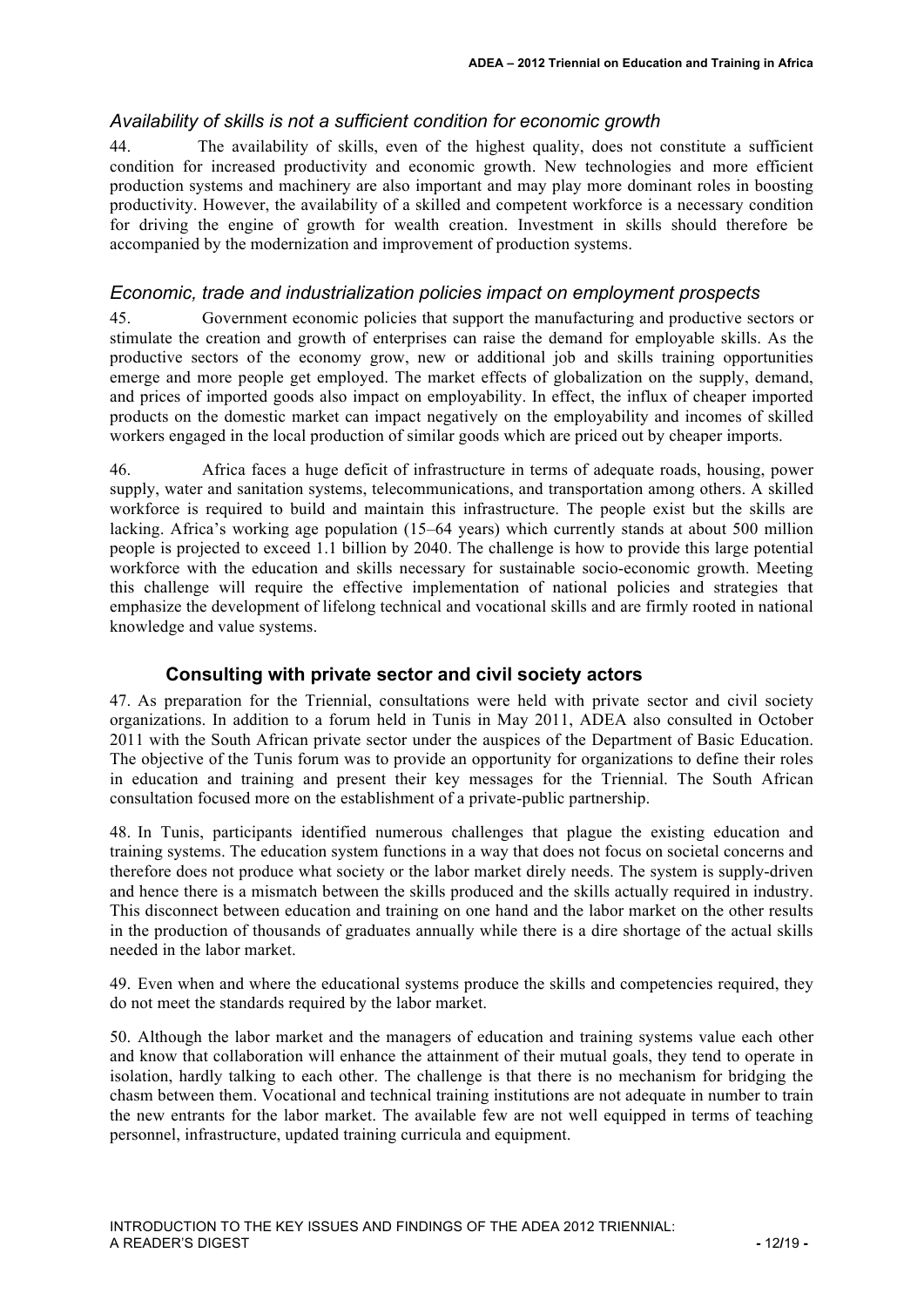51. Many governments do not pay enough attention to the training of artisans. The challenge is how to modernize training and make it attractive for artisans and farmers. There is a dire need to build the capacity of organizations that provide training in the informal sector.

52. Partnership with the private sector and other actors is lacking and hence training institutions are unable to identify competencies which are critical for growing the economy. There is a need for partnership that involves government, private sector, labor and management.

#### **Key messages from private sector and civil society actors**

53. The discussions and debate at the consultation forum culminated in a number of key messages which suggest a paradigm shift in education and training systems which should be a transformation from instruction to learning; acquisition of certificates and degrees to acquisition of learning that has utilitarian value for society; supply-driven to demand-driven approach; and centralized institutional management to partnership management characterized by decentralization.

54. Sustainable development in Africa requires that all stakeholders jointly formulate a vision of the continent's future. This will involve a **c**ommon understanding of the issues and challenges of sustainable development; identification of Africa's potential and assets; mapping of the resources to be developed; agreement on development priorities, policies and strategies; agreement on the respective roles and responsibilities of stakeholders; and a roadmap or strategy for implementation of the vision.

55. It is imperative that reform begins in education as the instigator of change. To carry out reforms in the education system, it will be necessary to: (i) revise the regulatory framework to meet societal, economic and environmental challenges and rethink skills on the basis of regional structure and population; (ii) take advantage of institutional strengths to initiate a process of change and prepare skills for the knowledge economy; and (iii) reformulate the principles of governance to enhance dialogue and consultation.

56. Taking account of the conclusions of the ADEA 2008 Maputo Biennial, and convinced that African states need to design and develop education and training systems that will enable them to meet the challenges of their future development, the Forum participants proposed each country establish a strategic framework for the development of competencies in education and training. The framework should take account of current and future needs in terms of capacity building for communities, financial support to civil society organizations, and promotion of the private sector;

57. Public institutions, the private sector, civil society should formulate and adopt a charter of partnership-based governance for an effective education and training system. They should jointly formulate and manage education and training policies that promote economic and social integration and tackle the challenges of equity, gender, rural areas and marginalized groups. Diverse needs in technical and vocational skills training call for multifaceted responses and strategies. In order to customize responses and strategies according to diverse national needs, governments must recognize the diversity of the technical skills and vocational training required for economic growth in Africa. It is also necessary to recognize that different beneficiaries have different training needs that should be taken into consideration, including the gender dimension. Stakeholders in education and training have different strengths and therefore can play different roles. Each separate need requires an appropriate response.

58. The value chain of vocational training is everybody's business. All stakeholders in vocational training (governments and their agencies, social partners, organizations representing the private sector, economic agents) must apply themselves to the task of training young people and integrating them into the workforce, reaping the benefits individually and collectively. Vocational training systems should be designed to produce the skills needed by the private sector. Vocational training should shift from a supply-driven approach to a demand-driven approach. Vocational training should be financed through three main channels: foreign investment that promotes local development; employers and business organizations that should be given tax incentives to support training; and governments that should ensure that apprenticeship and continuing education taxes actually go toward training.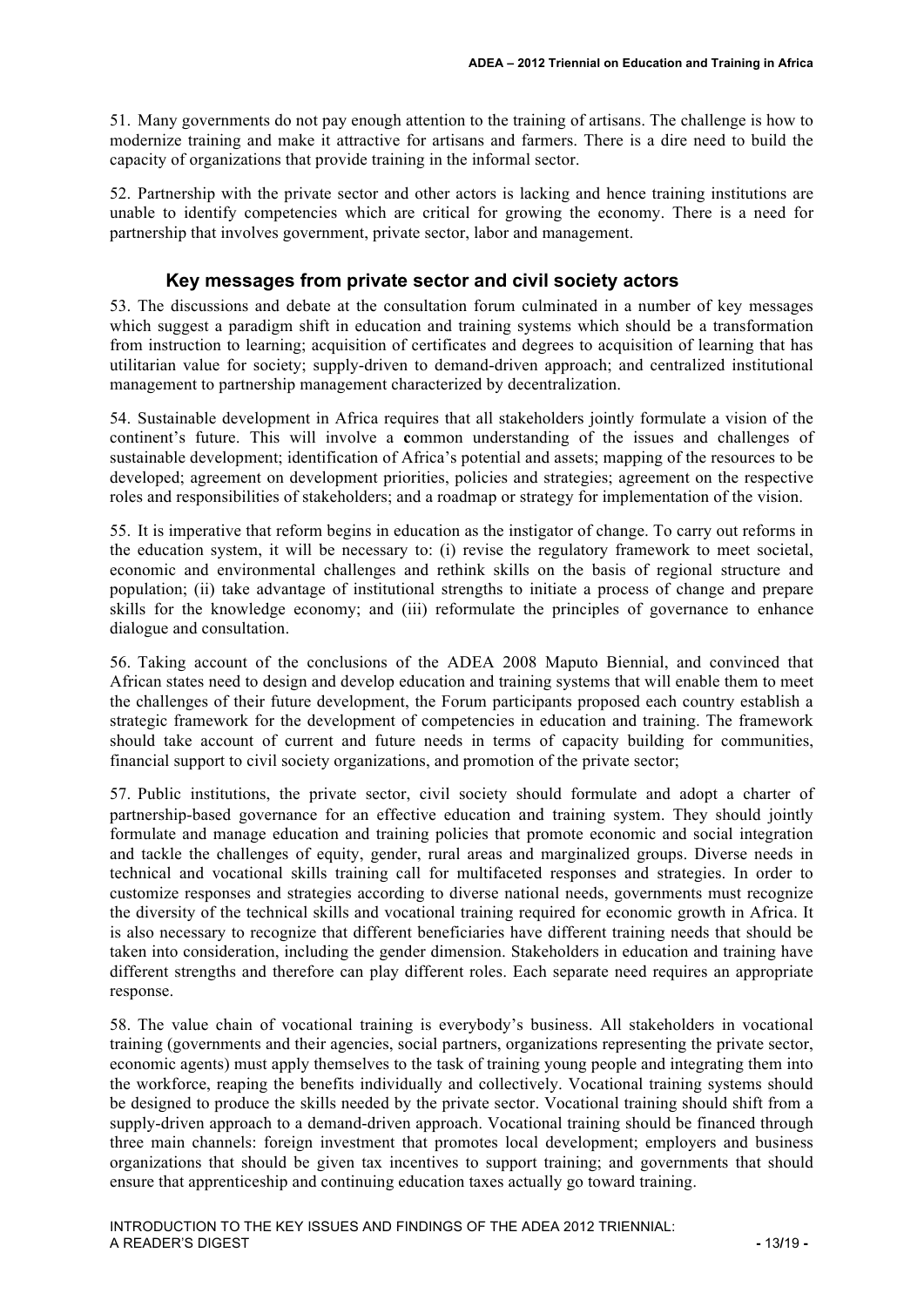59. Re-orientation of the training system toward job-related skills is the best way to overcome the mismatch between training and employment and to optimize investment in skills development. Combating unemployment requires encouraging an entrepreneurial culture in all vocational training institutions. To confront unemployment among young Africans with higher education degrees, it is necessary to design and implement systems of support and professionalization, notably through cooperation between the academic and business worlds.

60. In order to make up for the inadequacies of African training systems, it is vital for the relations between public and private partners to adhere to good governance based on rigor, equity and transparency. Trainers in the informal economy and in rural areas should be given access to means of strengthening their technical and teaching capacity in order to improve the training they impart to young people.

61. South-South cooperation can be encouraged in terms of exchanges of information, expertise and experience among the stakeholders in vocational training in Africa; such exchanges will focus on common challenges, expectations and needs.

62. In South Africa, participants from the Department of Basic Education and the private sector deliberated on the challenges and opportunities in a real partnership for delivering and financing education. Although discussions focused on domestic issues, South African multinationals which operate in other African countries recognized their social corporate responsibilities. The messages that were formulated by the participants are consistent with the messages made by the Tunis Forum:

- a) Private sector, government and public need to develop patriotism;
- b) The private sector has programs for funding education, but it needs guidance from government on where to contribute;
- c) Even though business, government and the public have collective responsibility in education, government should engage businesses and companies beyond social development; strategic vision and alliances should be established;
- d) Government must be consistent in communicating any policy changes so that the private sector is aware and able to respond;
- e) South African companies investing in other African countries should also support educational development in those countries;
- f) Companies should support innovation and government should spend more money on research and development;
- g) The private sector should support government in addressing poor management and leadership prevailing in government schools.

#### **Consulting with the Youth**

63. The Youth Consultation Forum has been a part of the preparatory process for the Triennial because the theme of the meeting is directly relevant to youth in terms of acquisition of critical knowledge, skills and qualifications that will enable them to become active citizens and participants in the workforce of their respective countries. The Youth Forum provided youth with an opportunity to express their views on how the existing education and training systems could be reformed to respond to their employment and citizenship needs. *Youth*, as defined by the African Youth Charter, refers to "any person from 15 to 35 years of age", making up a huge percentage of the African population. The Youth Forum consisted of a cross-section of young people in school, out-of-school, working and entrepreneurs who constitute a fair representation of African sub-regions, gender and languages.

64. Forum deliberations focused on a survey which was conducted to identify critical challenges faced by youth. The main challenges include: lack of access to quality education; unemployment; lack of entrepreneurial education; need for lifelong learning for career development and progression; life exclusion from political processes; limited partnership between education and industry; lack of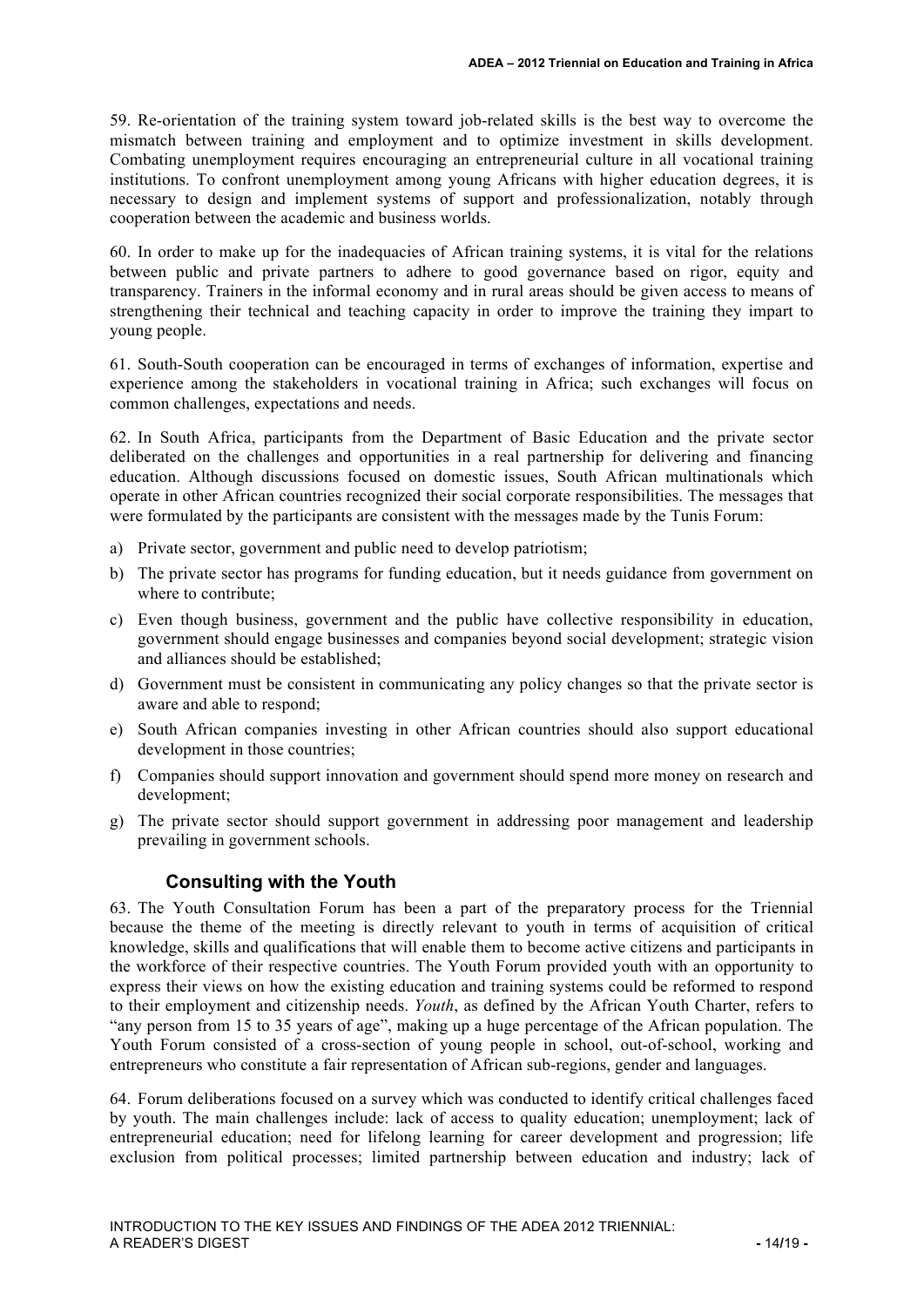incentives for organizations to absorb young graduates from institutions; lack of access to new technologies and ICT; and limited budget for education and training.

#### *Key messages from youth to the Triennial*

65. Youth want the leaders of their countries to formulate and articulate a long term vision for the future of Africa, and an education system structured or restructured based on quality and relevance in order to allow youth to know where they come from, where they are, where they will go and how to fully play their role.

66. Education professionals should integrate history, culture and African languages in teaching and training programs to better enhance and reaffirm the identity and self-confidence of African youth.

67. It is essential that public authorities give special attention to the quality of education, notably by improving the qualifications of teachers, enhancing the teaching-learning environment, and creating tools and standards for quality control. Furthermore, there is a need to strengthen school management systems and continually and systematically monitor and review reforms to meet the changing needs of stakeholders, taking into account the realistic cultural (indigenous) and socioeconomic needs of society.

68. Public authorities should place youth employment at the center of all social, cultural and economic policies and directly involve young people in the conception of these policies. All public and private players should endeavor to invest in formal, non-formal and informal education and training schemes and pathways to the greatest extent possible so that the generation of today, facing great difficulties of transition into the world of work, does not become a sacrificed generation.

69. Public authorities must encourage businesses to actively engage in the development of alternate learning or training at all levels which will allow combined training and work experience and therefore strengthen the employability of young people. There must also be a continuous dialogue on the needs and demands of all stakeholders: the country, youth, businesses, communities, civil society, etc. Periodic discussions should be organized to regulate and adjust the education and training systems. Youth support must include all critical competencies such as managerial competencies, science and technology, entrepreneurial skills, female empowerment, ICTs at all levels, financial management and research to enable them to integrate into global knowledge societies.

70. Young Africans demand education systems which support and prepare them as agents of positive change and as active citizens; they also want to be prepared for the world of work cognizant of their diverse needs.

# **2.3. Sub-theme 3: Lifelong Acquisition of Scientific and Technological Knowledge and Skills for the Sustainable Development of Africa in the Context of Globalization**

71. The world has entered an epoch where knowledge is a key driver of economic growth, technological advancement and sustainable development. Research has therefore assumed greater importance in the process of wealth creation. Investment in research capacity, institutions and programs has become vital in maintaining global competitiveness and innovation in the marketplace. Countries that are dominant in the global economy (USA, UK, Japan and now China) are therefore investing heavily in research capacity and infrastructure for creation of new knowledge and technologies. Research universities and institutes in these countries have become epicenters for the generation of new knowledge and innovations as they roll out new products and new processes in the global market.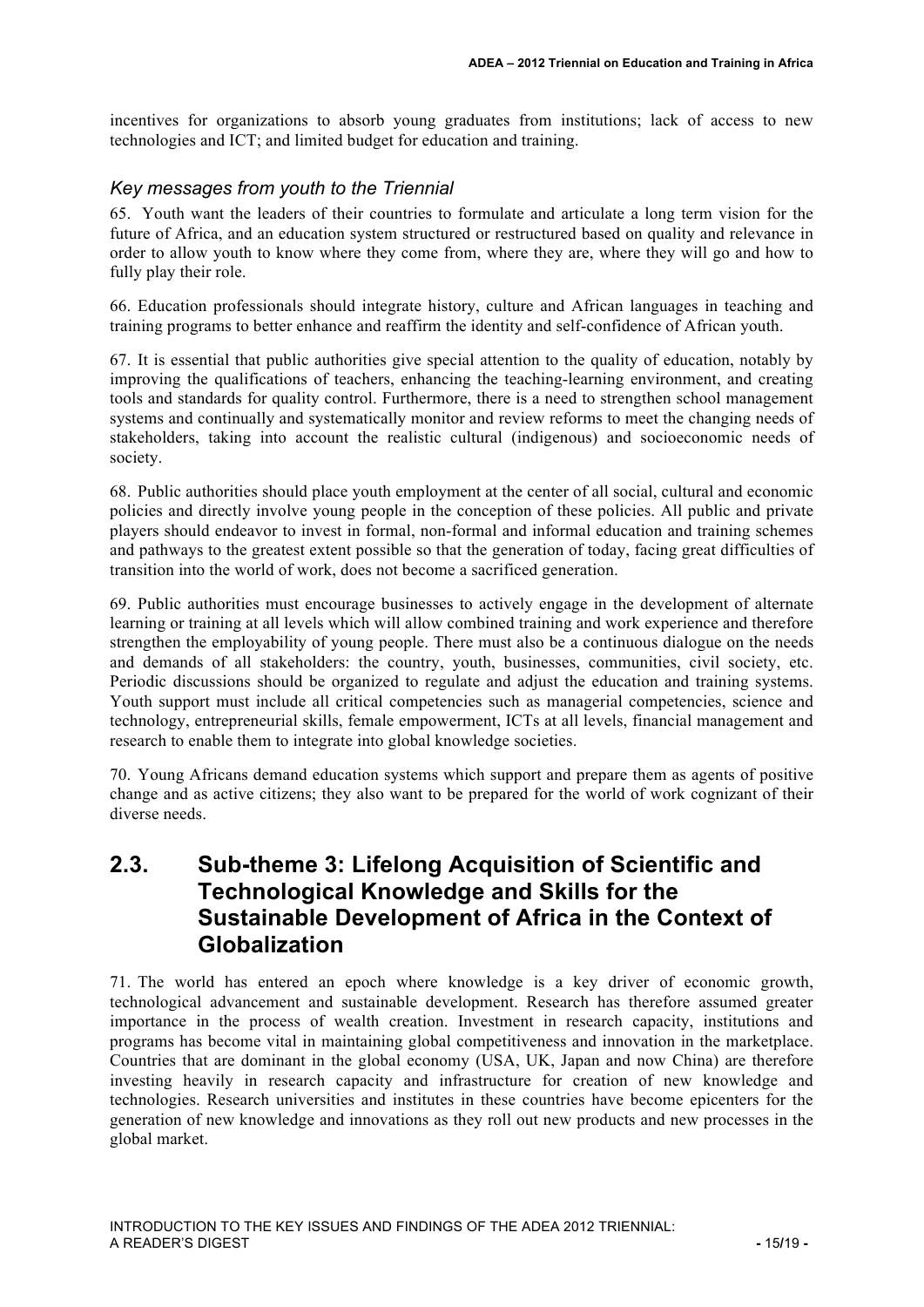72. UNESCO observed in 2005 that *"*Africa is a rich continent: rich in biodiversity, rich in mineral resources, rich in precious stones. It is also a continent rich in traditional knowledge, especially knowledge associated with indigenous and medicinal plants. But Africa is also a poor continent; with roughly 13% of the world's population, it enjoys only 1% of the world's wealth. An estimated 50% of Africa's people live in poverty and 40% suffer from malnutrition and hunger*".* Although the population is now over one billion, the situation has not changed a great deal despite the favorable economic growth that African countries have experienced in the last decade.

73. However, the picture is not bleak. As Africa enters into the second decade of the  $21<sup>st</sup>$  century, there are indications that the continent is on a threshold of making breakthroughs in socioeconomic development. The rate of economic growth (an average of 4.5%) achieved in the last decade in most African countries indicates that the continent has put in place reforms and policies that will ensure political stability, management of economic and social programs, and structures for sustainable development. African countries have also articulated scientific and technological policies and programs to enable them to benefit from global developments in science and technology. The adoption of ICT and especially telephony technologies in Africa has been remarkable. This has enormous promise of becoming a platform for development of new innovations and entrepreneurship. It is now well recognized that science and technology are critical for Africa's global competitiveness, vast natural resources, job creation and overall sustainable development.

74. The main purpose of this sub-theme is to identify ways and means of building and strengthening Africa's capacity to generate, acquire, adopt and utilize scientific and technological knowledge and skills to confront the myriad and diverse challenges of sustainable development in the context of rapid globalization. The assumption of the sub-theme is that development in Africa has to be fully anchored in acquisition and utilization of high level knowledge and skills by and for its people to effectively exploit its rich natural resources to achieve sustainable social and economic development in the context of democratic transformation and through gainful engagement at the global level.

### **What have we learned from the analytical work?**

75. Not many countries have formulated their policy priorities in terms of science, technology and innovation development plans, white papers and other strategic documents. Mozambique and South Africa have tended to follow this path. In some countries, research priorities in science and technology have tended to be defined from a sectoral perspective, for instance in agriculture biotechnology and energy as priority areas for concentration.

76. The resurgence of minerals has led to increasing interest in pursuing scientific research on minerals and technologies related to mining. This has been observed in a number of countries where mining and minerals form dominant economic activities.

77. In setting their priorities, some countries have adopted a process that brings together stakeholders to articulate a collective national vision and priorities. The process has tended to mobilize support and build an awareness of the value of pursuing policies oriented towards acquisition and utilization of science and technology for development.

78. In other instances, individual institutions responsible for research and higher education tend to articulate their visions in anticipation of funding or as a strategy for rallying stakeholders to buy-in to declared intentions and development paths. Many higher education institutions (HEIs) have adopted this process as way of cultivating and demarcating the direction they intend to move and build consensus in that way. This practice, which is commonly utilized in the private sector, has become widely adopted by research and higher education institutions.

79. The infrastructure required to produce research and technology could not be consolidated and developed because of the sharp increase in the number of universities and the inability of African governments to meet the needs of the scientific research sector when other essential priorities related to health and food had to be tackled.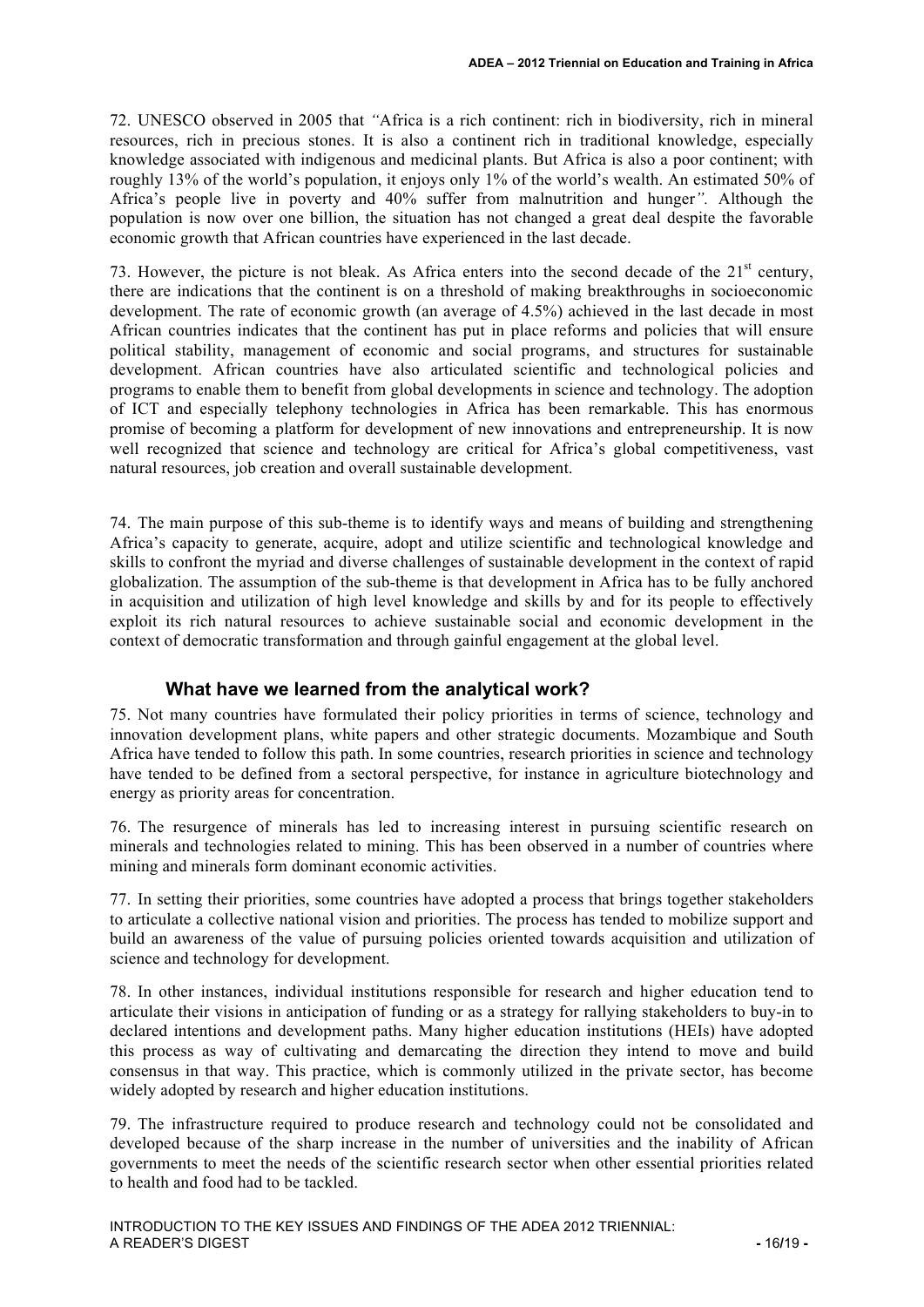80. African universities have suffered from a lack of strategic vision in terms of their differentiation policies. The number of academic institutions in Africa has continued to grow, and they have grown ever more diverse, but the differentiation of institutions has not often been planned with a view to promoting an innovation system in which the various components of the university system are complementary to one another and working to promote science and technology.

81. Another problem that hinders the development of scientific research in Africa is the brain drain. The mismatch between skills and demand, wages below expectations and the scarcity of job opportunities drive many African university graduates from their countries of origin to the developed countries. The work of the African Science, Technology and Innovation Indicators Initiative (ASTII) is ongoing but not fully developed. It initially covered only 19 of 54 countries, according to the *African Innovation Outlook 2010,* and it still needs to develop more acceptable and comprehensive indicators.

82. As for university research, it suffers from several disadvantages, including the relatively low remuneration of university professors, leading many of them to do additional work that is little related to research. Alternatively, they do research for foreign research centers for purely financial purposes. Research projects presented in the framework of cooperation with donor agencies do not always meet their criteria, and many are rejected. There is also the endemic problem of funding research in Africa: "Most SSA countries spend on average just 0.3% of GDP on science and technology—well below the 1% promised in 1980 and again in 2005."

83. In Maghreb countries, research capacity and innovation are decreasing. Their world share of scientific publications is less than 0.2%, although research problems vary from one country to another. In Morocco and Tunisia, research takes place mainly in the public sector, although both countries have tools and mechanisms for encouraging and promoting research and development.

84. The AU Consolidated Science and Technology Plan of Action has articulated clear priority areas for Africa's engagement with science, technology and innovation, among them biotechnology, ICT, water, energy, etc.

85. Indigenous knowledge (IK) is undervalued and as a result excluded from the teaching and learning of science in Africa. Where an attempt has been made to value IK, it is more often than not improperly integrated into the school curriculum.

86. Youth in Africa are characterized by high rates of dependency requiring high investments in education, health care and jobs. They are in all forms transitional persons. They are migrating in big numbers from rural to urban informal settlements in search of better opportunities (UNFPA 2010, 2011). They make up 40% of the African working population, but 60% of them are unemployed and underemployed, many being engaged in survival activities in the informal sector. There are no coherent holistic policies to equip youth with science and technology knowledge and skills. Some organizations like science academies, the African Technology Policy Studies (ATPS) network, etc., have started to engage youth in matters related to science and technology, but these efforts are limited in scope and coverage.

87. It has become necessary to develop quality assurance (QA) mechanisms vital to improving the quality of education and regional cooperation. QA allows for harmonization of programs, staff and student mobility. Regional recognition of qualifications is not occurring at a fast pace. In addition, there is need for clarity on what constitutes a center of excellence; that is, what are its functions expected outputs and indicators of success.

88. Universities are increasingly engaged with the productive sectors of the economy for instance in Democratic Republic of Congo, Ghana, Kenya, Namibia, Nigeria, South Africa etc.; however the modalities of engagement need to be defined more clearly.

89. Study of the emerging forms of gender and social class exclusion is critical to articulating comprehensive policies on equity. Understanding this phenomenon is limited by lack of data. Even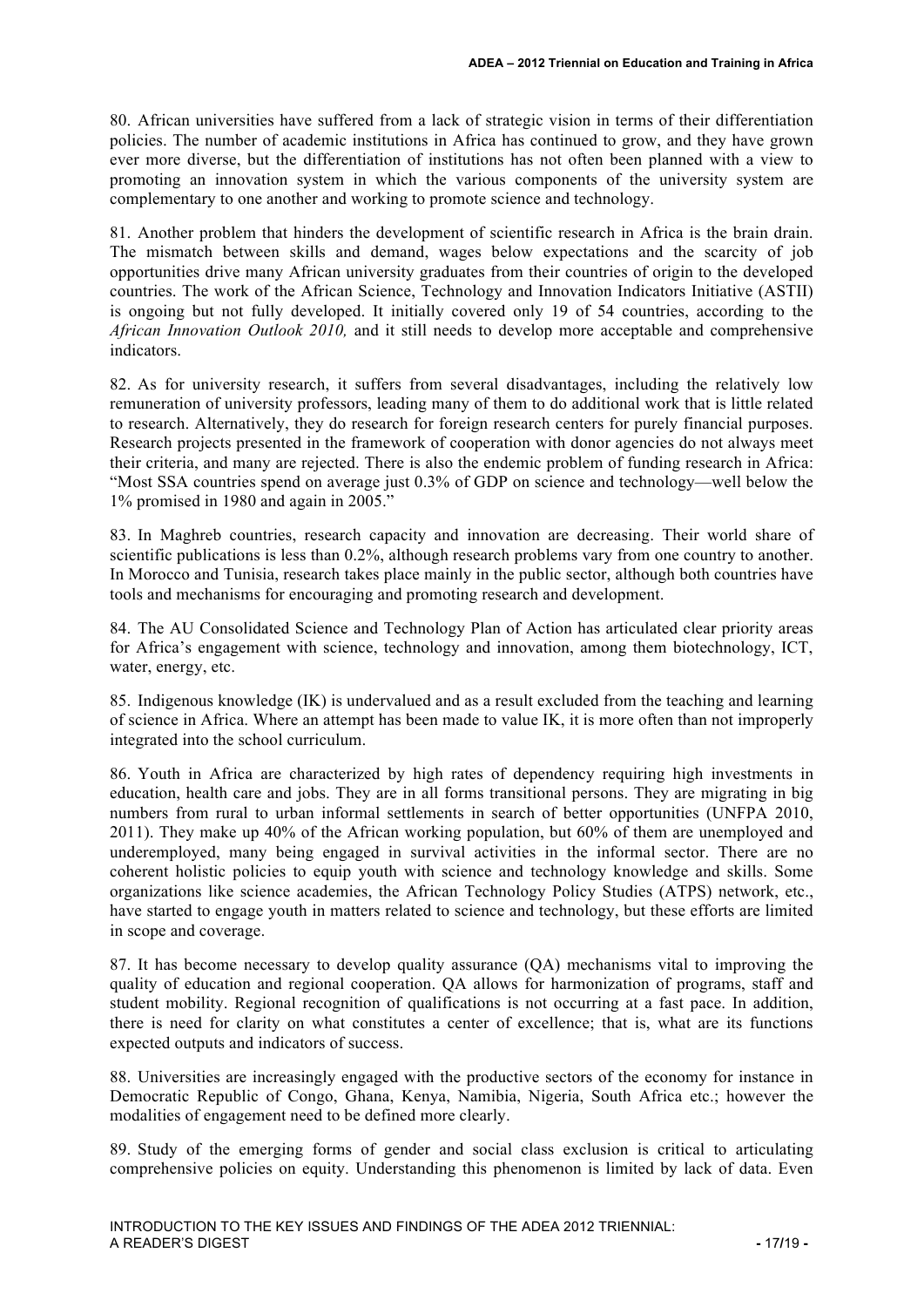though recent increase of places in tertiary education went to women globally (World Bank, 2011b), this has not been the case in Africa. The expansion has hardly dented gender inequalities in most African countries, with the exception of four countries: Cape Verde, Mauritius, Namibia and Tunisia. As a result, women are underrepresented in the fields related to scholarship, research and development.

90. Continental, regional and national policy documents indicate full awareness of the benefits of regional cooperation. Regional structures have been created to accelerate integration of markets, improve trade and develop energy and infrastructure. While AU, NEPAD, UN agencies and RECs have been in the forefront in articulating the regional agenda for advancement of scientific and technological research and capacity, the persistent problem is that of implementation. Turning intentions into actions and programs remains the main obstacle to pursuing policies and programs which African countries have collectively committed to undertake. Lack of systematic funding of regional entities due to nationalism has often undermined efforts at regional cooperation.

#### *Some policy options*

91. Various policy options have been discussed. Lifelong acquisition of scientific and technological knowledge and skills may require that each African country:

- a) Make science, technology and innovation the keys to national vision. Hence, there is a need to build the capacities of policy makers to make good policies, follow them through and recognize good practices from elsewhere. Also there is need to build awareness among national leaders, policy makers and other stakeholders on the significance of science and technology for present and future development.
- b) Create a national observatory on science, technology and innovation.
- c) Build capacity for regularly updating scientific data to inform policymaking and establish a science depository center for keeping scientific and technological research data for assessing the current situation and for future reference.
- d) Increase national coordination and funding for research and development (R&D) as per continental and regional commitments of 1% of GDP.
- e) Articulate policies and strategies for capacity building of science and mathematics teachers: preservice, in-service and continuous professional development focusing on subject content (incorporation of IK), pedagogy and practice.
- f) Increase attention to research on the status of science education at all levels: content, pedagogy and practice.
- g) Provide QA in science and technology education. Quality of science education in Africa will ultimately depend on the quality of those recruited for teacher education, quality of in-service training and professional development provided especially for mathematics and science teachers, and in numbers to meet current and future demand for the rapidly changing enrollments. QA mechanisms should validate and certify skills and knowledge acquired as well as accredit institutions.
- h) Use ICT and the Internet in teaching and learning**.** Distance education should target both teachers and students. ICT can enhance access to and dissemination of information as well as reduce time and cost.
- i) Cultivate a culture of innovation and entrepreneurship among the youth. There is need to strengthen and expand ICT hubs and centers as platforms where young people can explore new ideas. These centers should not only expose young people to new technologies, but also nurture their entrepreneurial skills and creativity. Public and private sector partnership is critical to the success of such hubs.
- j) Ensure and safeguard the intellectual property rights of local innovators. A lot of inventions and innovations within Africa are either underreported or pirated due to lack of clear guidelines on how to apply for patent rights. Clearly articulated guidelines on issues of patent rights will help